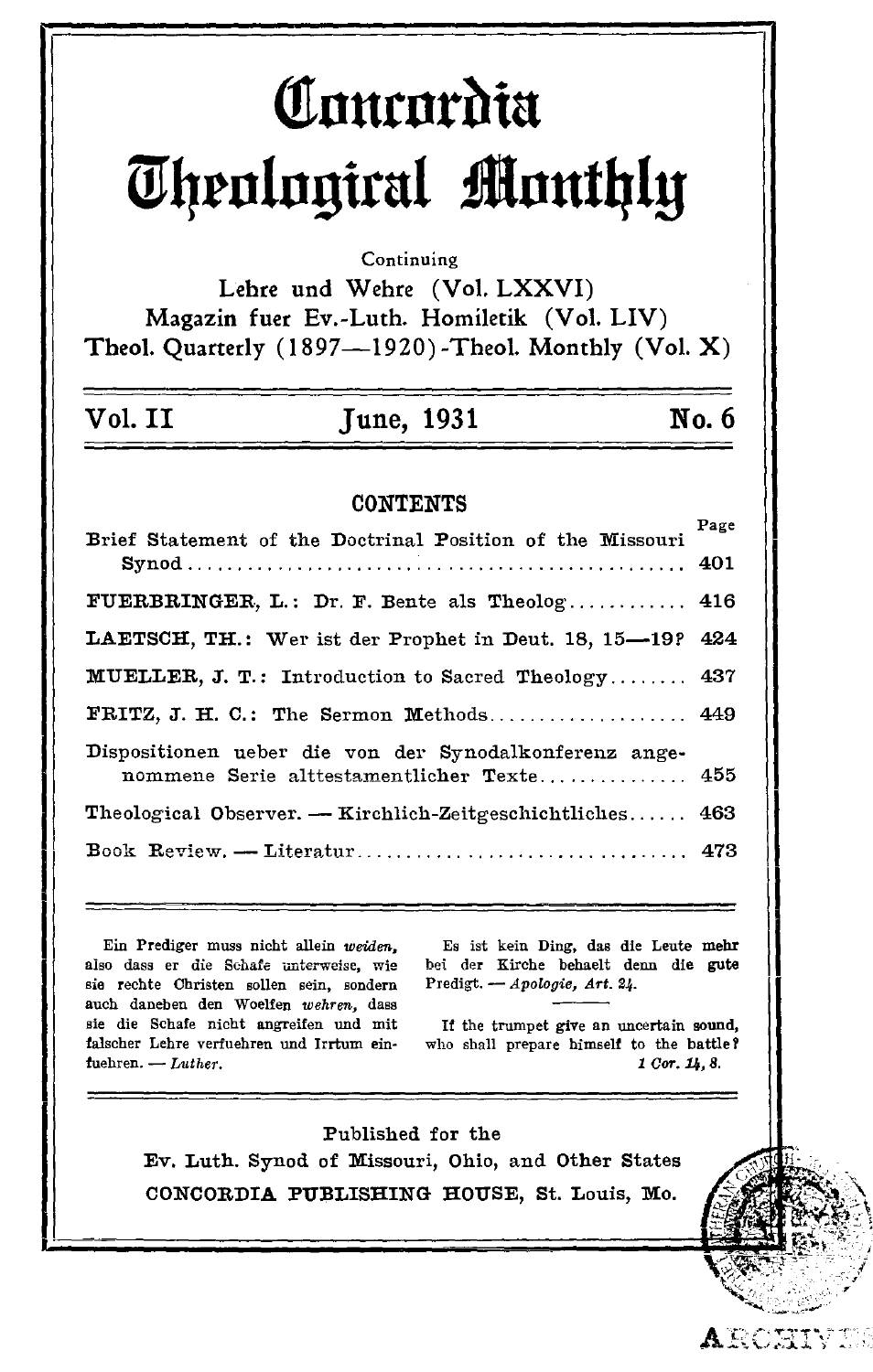tent of the Christian religion is of such a nature that it is either completely received by faith or completely rejected since the mysteries of revealed truth are not recognized as such by human reason. The perverted reason of man acknowledges as true only the religions of the Law, or of works, while with all its might it contends against the religion of faith. On the other hand, Holy Scripture condemns as false all religions of works, just as it condemns unregenerate human reason as blind, dead, and absolutely unable to perceive the things of the Spirit of God, 1 Cor. 2, 14.

JOHN THEODORE MUELLER.

*(To be continued.)* 

## **The Sermon Methods.**

*(Ooncluded.)* 

When the theme is the chief thought *expressed* in the text and the parts are *deductions* from the text, then we have an *analyticsynthetic* outline. When the theme is a thought *derived* by way of deduction from the chief thought of the text and the parts are those *expressed* in the text, then we have a *synthetic-analytic* outline.

James M. Hoppin, who was a pupil of August Neander and professor in Yale College, wrote a book on homiletics in 1869, revising it in 1881. Speaking of the *form* of the sermon, he says: "We come now, under this general subject of the classification of sermons according to their treatment and form, to say a few words upon the actual *form* of the sermon. While the classification of sermons in this respect has been with all homiletical writers a fruitful one, we have already suggested that the simplest method of classification would be, first, into the textual; secondly, the topical, sometimes called 'subject sermons'; thirdly, the textual-topical. A more elaborate classification which was proposed would regard the form of the sermon as depending upon the manner of treating the text, the manner of treating the subject, and the general rhetorical treatment and would bring into view the various kinds of textual, topical, expository, doctrinal, ethical, historical, argumentative, meditative, and hortatory sermons. But we will not enter into this wide field or repeat what has been said on these points and will notice only for a moment *the two grand divisions of the textual and the topical forms of sermon.* 

"If we were asked what style of sermonizing should be mainly recommended, not by any means as the exclusive one, but as the most ordinary method of preaching, year in and year out, for a pastor's regular work of instruction from the pulpit, we should answer that, without making it a dry excogitation of the Scriptures and without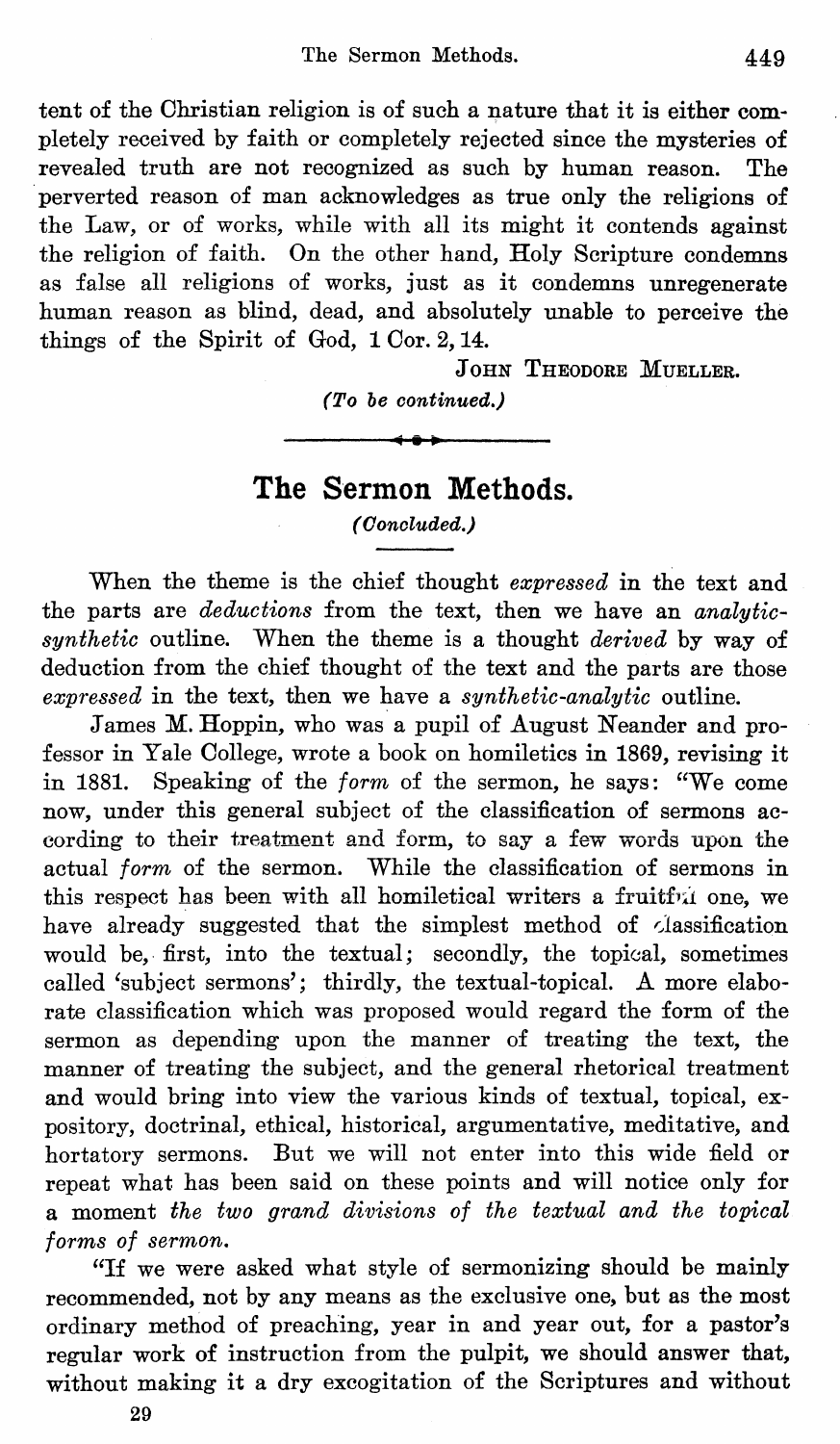bibliolatry,  $-$  for the Bible itself is but a book  $[?]$ , which ought not to be worshiped, and only He whom it reveals should be adored, - the expository method should be employed, or, rather, what might be called the 'textual' as contrasted with the 'topical' style of discourse. We use 'textual' here not precisely in its technical sense.

"A 'textual sermon,' technically, is one that follows in its treatment closely the words of the text, clause by clause and word by word. We would employ 'textual' here rather in the sense of 'text-preaching,' that is, making the text the absolute subject of the sermon and not an abstract subject evolved from the text; holding firmly to the text, drawing the real material, the real thought, and the real inspiration from the word of Scripture. It is, in fact, 'Biblical preaching' instead of 'theme-preaching.' It takes a long time to be emancipated from the tyranny of the topical or theme sermon, which has dominated over our pulpits. This, we grant, has done a great work and will continue to do so; the most cultivated audiences are best pleased with it and also profited by it; but its exclusive use has engendered many errors of preaching and has sometimes led astray from the true object of preaching. It has, above all, spoiled variety and freedom. Topical preaching, as has been hinted, draws from the text a particular theme or, what is often the case, takes a topic before taking a text and makes that topic the subject of the sermon. Here is its unity. It requires an artistic handling, like an oration or a piece of sculpture. It is a perfect discourse, formed upon the rules of art. It is something, after all, outside of the text, though it should be in strict accordance with it. It requires brief texts, containing complete themes, and themes capable of didactic development. But this style of sermonizing is very apt to lead to a neglect of the Word of God. The sermon, in fact, hangs on the proposition or topic instead of on the text; and how many wrong topics, such as the text never taught, have been drawn out to serve as themes of this kind of sermon; *e.* g., by a German preacher, who made the subject of Acts 26,24: 'Festus said with a loud voice, Paul, thou art beside thyself; much learning hath made thee mad': 'The doubtful and perilous character of religious enthusiasm.' A sermon should spring up from the Word of God studied within the circle of a minister's pastoral duties, needs, and requirements; and while sometimes the topic will be suggested before the text (though we think this is not a good rule) and there should be all proper freedom here, since the pastor has two books to study, his Bible and his people, yet when the text is once chosen, however and whenever done, then it should be treated with honor and thoughtful attention as the utterance of God upon the specific duty or subject in hand. Topical preaching is needed for the wants and emergencies of the pulpit and will continue in vogue, and all will follow it who aim at a high standard of scientific excellence in sermonizing; but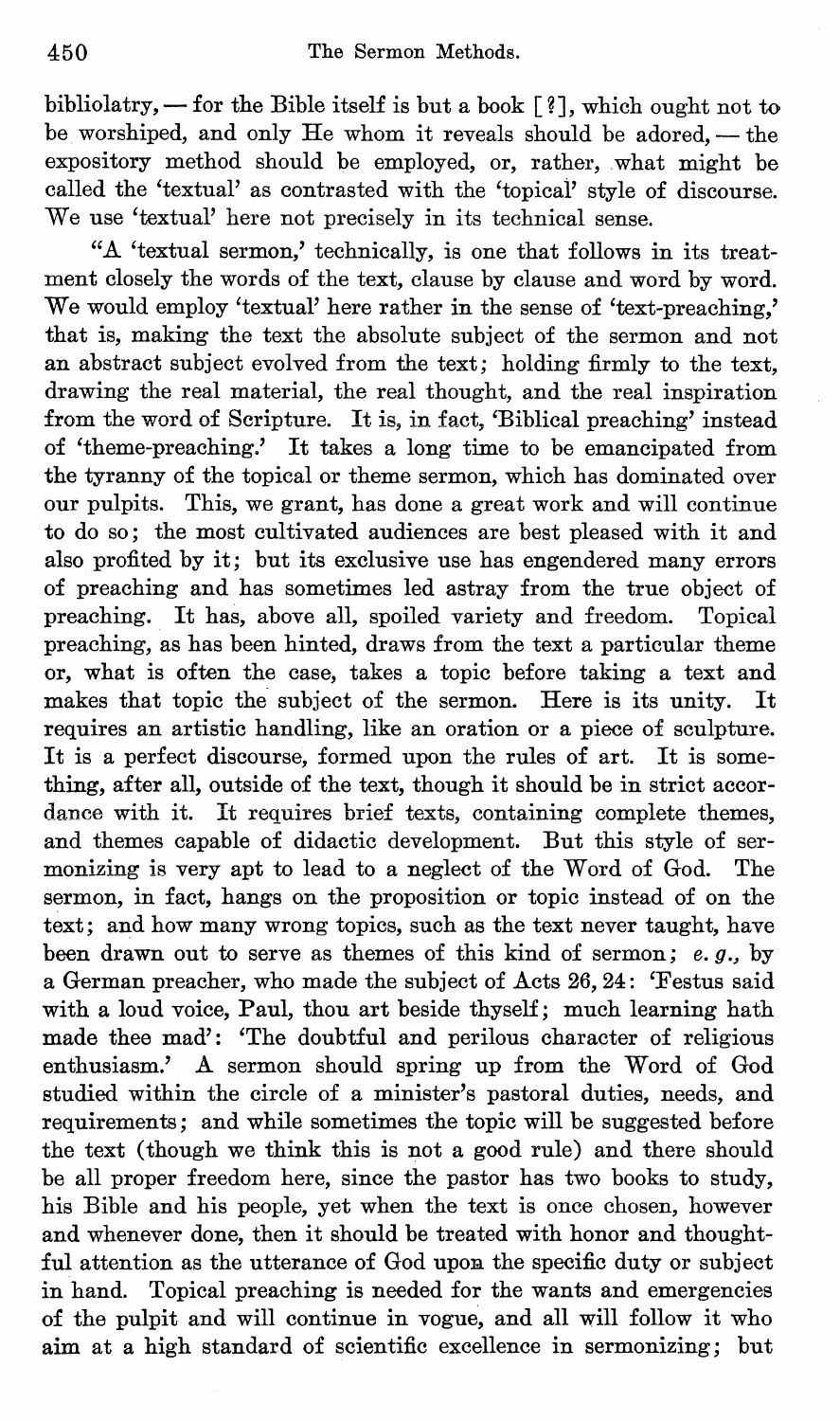uniformly pursued, it will present the human side of preaching predominantly, will hide Christ, and injure the cause of Christian truth; and a return to nature, to Biblical preaching, to the teachings of the 'Spirit of Ohrist,' will constitute a real reform.

"Textual preaching, in the sense in which we have explained it, where the text forms the actual basis of discourse and is immediately and mainly treated of, enables the preacher to interpret the Word of God more closely; which course is in harmony with the main theory already advanced, that preaching is primarily interpretation  $-$  interpretation not of a dead, but living sort, adapted to spiritual awakening and persuasion. It also enables the preacher to employ texts that comprise longer or shorter portions of Scripture; and' this is the beauty of this method, that the texts may be longer and thus embrace a wider range of truth, like the parables of our Lord or like the extended figures in the 15th chapter of Luke, 1 Cor. 9, 24-27, Eph. 6, 14-17; or narrative and historical texts; or texts containing some important subject fully treated, as 1 Cor. 13, and Mark 10, 33-50, where humility is the underlying lesson of the whole passage; or meditative texts, as many of the psalms, in which the inmost religious life of the writer is set forth. The textual discourse honors the Word of God by thus keeping near to it and dwelling ever upon it. It gradually develops the riches of the text, following it out in its details, not perhaps running into a formal proposition and argument, but at the same time not disregarding the ground truth of the passage (das *innere Faktum*), the essential unity of the thought, the broad generalization which comprehends the whole. It has a true subject, which may be usually defined by some general title, such as 'The Oenturion's Faith,' 'The Healing of the Blind Man,' 'The Golden Rule,' 'The New Oommandment.' Thus the teaching is. brought directly out of the Scriptures in an original way, in all its spiritual power, with nothing, as it were, of human invention intervening between the living Word and the living hearts of men. This is apt to be edifying preaching, feeding souls upon the Bread of Life. This kind of preaching, mixing in with it the topical, so that the sermon shall partake of the synthetic as well as analytic character, is a profitable form of sermonizing. This was F. W. Robertson's usual way of preaching. While we would thus strongly urge a return to Biblical preaching, as coming back again to the living springs of power, as being the most spiritual as well as the most ancient form of pulpit address, continuing until in the fourth and fifth centuries Greek speculation and rhetoric began to destroy the free exposition of Scripture and the inartificial style of interlocutory address of homily and to mold the discourse upon the formal principles of Greek art, yet we would not be understood as denying art and philosophy their proper place in the sermon."

Hoppin calls that textual or analytic preaching which "follows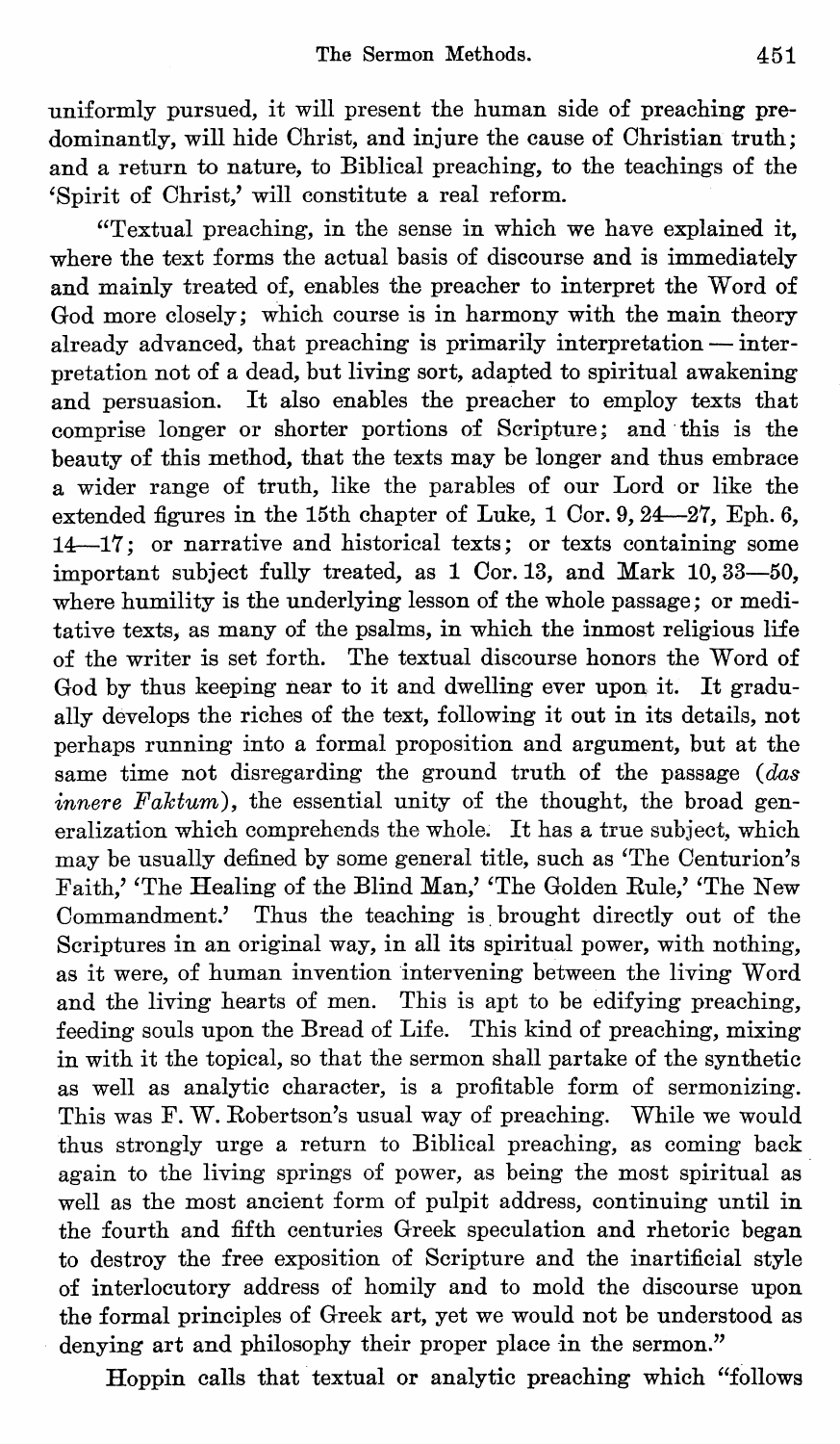in treatment closely the words of the text, clause by clause and word by word," while topical or synthetic preaching is that "which draws from the text a particular theme" and then treats it independently of the text, the sermon being a "discourse formed upon the rules of art" and "something, after all, outside of the text." Yet Hoppin admits that all preaching should be "in strict accordance with the text"; therefore he prefers the kind of preaching in which "the sermon shall partake of the synthetic as well as analytic character." The objection which Hoppin makes against the topical, or synthetic, method of sermonizing is done away with as soon as we define the synthetic method to be that method which also takes its thoughts from the text, that is, the thoughts which are *implied* in the text and *derived* from the text *by way of deduction.* 

Hering, in his book *Die Lehre von der Predigt,* printed in 1897, says: "Man nennt nach aelterem homiletischem Sprachgebrauch jene Predigt, die nur aus dem Texte schoepft, analytische Predigt; man koennte sie ebensowohl und vielleicht mit mehr Recht eine exegetisierende nennen, weil sie von der Auslegung des einzelnen zur Anwendung fortschreitet. Diese zweite Gattung der Predigt nennt man wegen der Verknuepfung des Schriftinhalts mit Gesichtspunkten, die nicht unmittelbar aus dem Text entnommen, sondern nach der homiletischen Absicht gewaehlt sind, synthetisch. Sie darf so auch aus dem Grunde heissen, weil sie, in ihrer eigenen Gliederung, sei diese in Dispositionen ausgesprochen oder nicht, eine Synthesis, einen Aufbau zum Ganzen, darstellt. Der Wert dieser Schulterminologie ist aber nicht zu ueberschaetzen; denn der Unterschied fliesst. 1m Sinne des streng logischen Begriffs ist keine Predigt rein analytisch; das kann nur rein exegetische Entfaltung des Textgedankens sein. J ede praktisch angewandte Exegese fuehrt aber schon notwendig zur Verknuepfung, das ist, zur Synthesis, nur dass diese sich in der analytischen Predigt aufs einzelne beschraenkt, nicht beherrschendes, gestaltendes Prinzip der Rede wird. Andererseits fuehrt jede synthetische Predigt, sofern sie schriftaufschliessend sich mit ihrem Texte beschaeftigt, ihn nicht bloss tangentenartig, sondern zentral anfasst, auch Elemente der Analyse mit sich."

The use of the terms analytic and synthetic is not new, nor is the description of the methods as we have given it new. In his book *Erlaeuterung ueber die Praecepta Homiletica,* printed in 1746, Johann Jakob Rambach gives the following definition and explanation of the two sermon methods: --

*"In methodo disponendi analytica propositio continet summam textus tractandi, quae deinde in praecipuas suas partes resolvitur.* Was *dispositionem analyticam* betrifft, welche die leichteste und natuerlichste ist, so begreift die Proposition die *summam* des Textes in sich. Bei Verfertigung einer Proposition kommt es bei der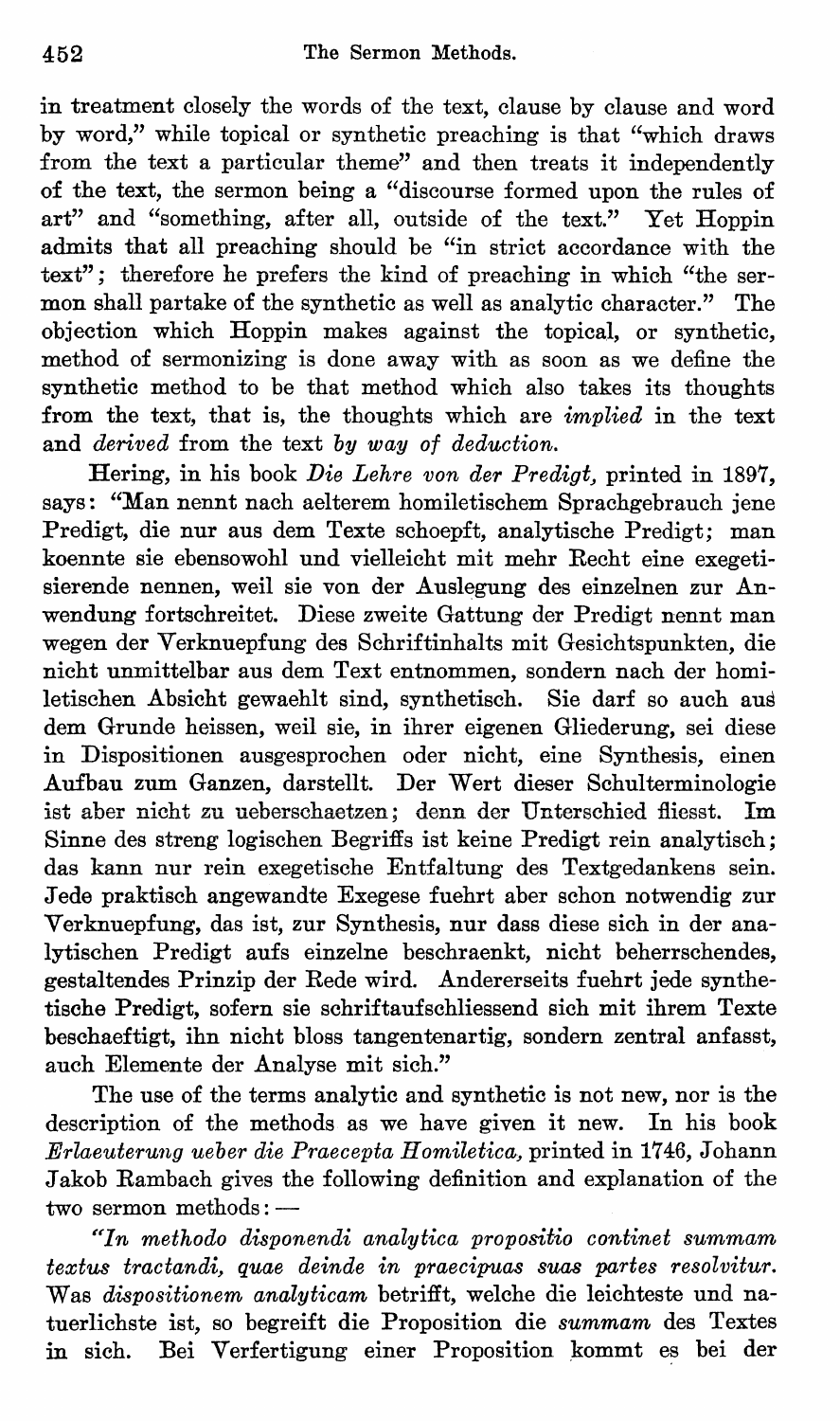*methodo analytica* auf zwei Fragen an: 1) Wovon handelt der Text? 2) Wie handelt er davon? . .. Diese Art, die Disposition zu erlaeutern, hat man einige Regeln zu merken, welche zugleich die akkurate Einteilung der Predigt dirigieren. Es sind deren vier: *Regula* 1: *Quot insunt textui primariae materiae, tot fiant partes. Regula 2: Quot unius materiae adsunt distincta genera, tot fiant partes. Regula* 3: *Quot sunt distinctae species, tot fiant partes. Regula* 4-: *Quot insunt textui primaria argumenta, tot fiant partes.* 

*"In methodo synthetica doctrina aliqua ex textu eruitur, ac secundum partes et argumenta a textu suppeditata pertractatur, ubi*  partim ad thema tractandum, partim ad tractandi modum attenden*dum est.* Das *fundamentum dispositionis syntheticae* ist also ein *porisma,* ein *consectarium,* das entweder *expressis verbis* in dem Text lieget oder doch *per bonam consequentiam* daraus hergeleitet werden kann."

It is not a correct definition of a *porisma* to say that it expresses a thought that is either found in the text *expressis verbis* or that can be derived from it; a *porisma* is only the latter. This statement by Rambach somewhat confuses his definition of the synthetic method. That his definition lacks clarity can also be seen from the fact that Rambach says: "Je naeher die synthetischen Predigten der *methodo* analytica kommen oder eine analytische Erklaerung des Textes zum Grunde haben, desto besser sind sie." Furthermore, his somewhat confused thinking in reference to the synthetic method is seen in the following quotation, in which he is still speaking of the synthetic method: "Ein jeder *pars* wird zuvoerderst aus dem Text hergeleitet, in welchem die Sache entweder klar und deutlich lieget oder doch durch eine richtige Folge aus demselben kann hergeleitet werden."

Reu, in his *Homiletics,* gives the following definitions: "When its edifying materials have been lifted from the text and are now to be built up into the sermon, a double mode of procedure is possible. We may either take the main thought of the text as our theme and divide this thought into its constituent parts without regard to the divisions of the text, or we may let the divisions of the text determine the divisions of the sermon and by combining them into a unity arrive at our theme. The former is the *synthetic,* or 'topical,' the latter the *analytic*, or 'textual,' sermon method. In following either *method, it is important to remember that the subiect-matter of the sermon must be none other than that given in the text;* for what has been said in Part II concerning the relation of the sermon to the text must always be kept in mind. Hence the term 'textual' as over against 'topical,' to denote the analytic sermon method, is open to misconception. But while in both methods the materials of the text are used, in the *synthetic* method the text furnishes only the main thought or theme, which forms the source for the material of the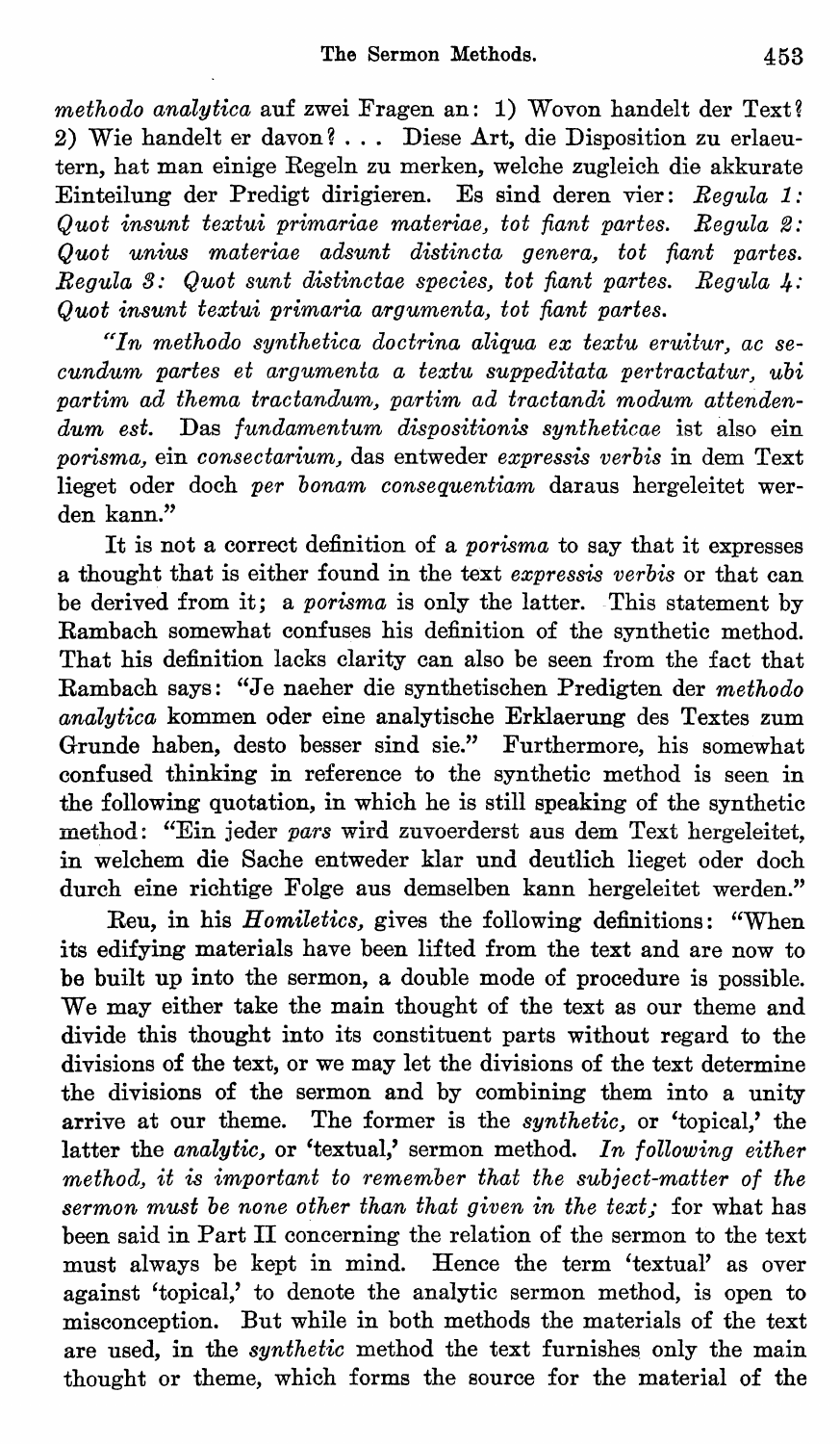sermon and from which its divisions are derived according to the rules of logic and rhetoric, independently of the text. The text is indeed drawn upon again and again in the development of the various divisions, but it does not determine the divisions themselves. In the *analytic* method, on the contrary, the text furnishes both the main thought and the material as such and determines the divisions of the sermon. In the former method the main thought is found first; in the latter the main thought, combining into one the various divisions, is found last. In the former we begin with the unity of the main thought of the text and deduce from it the variety of materials contained therein; in the latter we start with the variety of materials found in the text and ascend to the unity of the main thought in which they are gathered together. In the former method therefore we proceed from a unity in which all is already gathered up (synthesis) to variety; in the latter we proceed from a gathering up of the variety in the text (analysis) to unity."

To summarize: A thorough study of the text on the basis of the original text, the context, and parallel passages of Scripture must form the groundwork, the basis, for any sermon method. This is the *conditio sine qua non* of good sermonizing, since in any case the text, *that* text which the preacher has chosen for his sermon, must be preached. Now, if the text is to be preached, one must preach either the thoughts *expressed* in the text or the thoughts *deduced*  from the text; anything else would be outside of the text, though not necessarily outside of the Scriptures. Therefore there can be only two sermon methods: that which uses what the text states *expressis verbis* (analytic) or that which uses what is deduced from the text (synthetic). Often the two methods are combined to form an analytic-synthetic or a synthetic-analytic outline; that, however, does not give us a new method, but only a combination of two existing methods. Whichever method is used, the specific thought of the text, either *expressed* in the text or *derived* from the chief thought of the text by a *porisma,* is the theme of the sermon; the parts also in both methods are taken from the text and are never simply derived from dogmatics or a commentary or a parallel passage of Scripture. While the analytic method, adhering closely to the thoughts expressed in the text, will not admit of variety, except in the *wording* of the theme and the parts, the synthetic method, deducing thoughts from the text, admits of much variety of thought in the presentation. Even the rule that the synthetic theme must conform to the chief thought of the text does not exclude a variety of thought in the synthetic theme. The analytic method is the easier method; the synthetic method calls for far more homiletic skill. When using the synthetic method, the preacher must be careful not to make deductions which cannot easily be shown to be deductions, but which are so far-fetched that, after